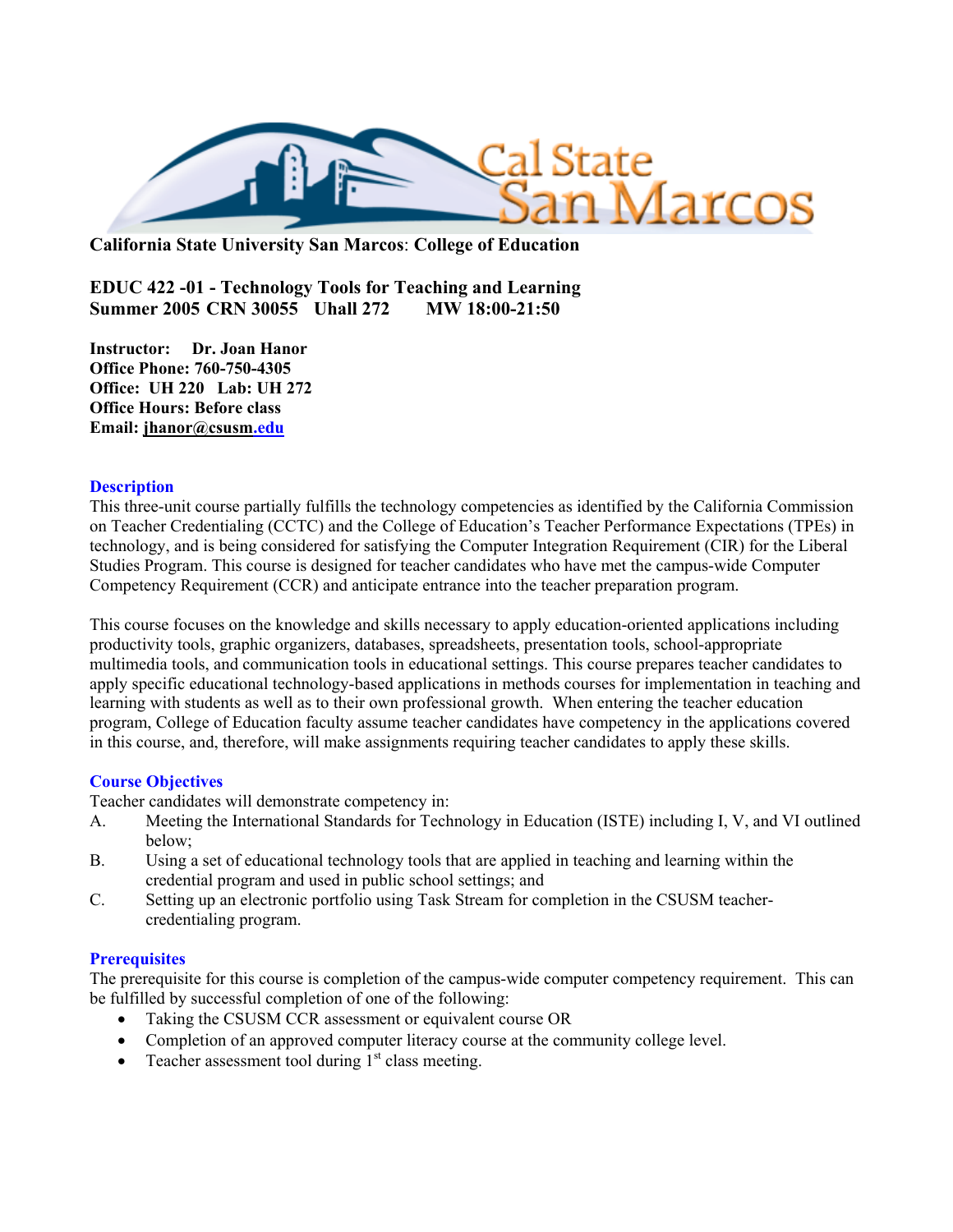## **Teacher Performance Expectation (TPE) Competencies**

This course is designed to help teachers seeking the Multiple and Single Subjects Credential to develop the skills, knowledge, and attitudes necessary to assist schools and districts in implementing an effective program for all students. The successful candidate will be able to merge theory and practice in order to realize a comprehensive and extensive educational program for all students. The following TPEs are addressed in this course:

Primary Emphasis

TPE 14 CSUSM Educational Technology (Based on ISTE NETS: see below)

## Secondary Emphasis:

- TPE 4 Making Content Accessible
- TPE 5 Student Engagement
- TPE 6 Developmentally Appropriate Teaching Practices
- TPE 7 Teaching English Language Learners
- TPE 12 Professional, legal and ethical
- TPE 13 Professional Growth

# **National Educational Technology Standards for Teachers (NETS-T)**

Teaching Performance Expectation (TPE 14) is based on ISTE NETS standards I-VI (See www.iste.org) for detailed information). This course focuses on ISTE NETS-T standards I, V, and VI and will introduce standards II, III and IV:

## I. TECHNOLOGY OPERATIONS AND CONCEPTS.

Teachers demonstrate a sound understanding of technology operations and concepts. Teachers:

- A. Demonstrate introductory knowledge, skills, and understanding of concepts related to technology (**as described in the ISTE National Education Technology Standards for Students NETS-S**).
- B. Demonstrate continual growth in technology knowledge and skills to stay abreast of current and emerging technologies.

## V. PRODUCTIVITY AND PROFESSIONAL PRACTICE.

Teachers use technology to enhance their productivity and professional practice. Teachers:

- A. Use technology resources to engage in ongoing professional development and lifelong learning.
- B. Continually evaluate and reflect on professional practice to make informed decisions regarding the use of technology in support of student learning.
- C. Apply technology to increase productivity.
- D. Use technology to communicate and collaborate with peers, parents, and the larger community in order to nurture student learning.

# VI. SOCIAL, ETHICAL, LEGAL, AND HUMAN ISSUES.

Teachers understand the social, ethical, legal, and human issues surrounding the use of technology in PK-12 schools and apply those principles in practice. Teachers:

- A. Model and teach legal and ethical practice related to technology use.
- B. Apply technology resources to enable and empower learners with diverse backgrounds, characteristics, and abilities.
- C. Identify and use technology resources that affirm diversity.
- D. Promote safe and healthy use of technology resources.
- E. Facilitate equitable access to technology resources for all students.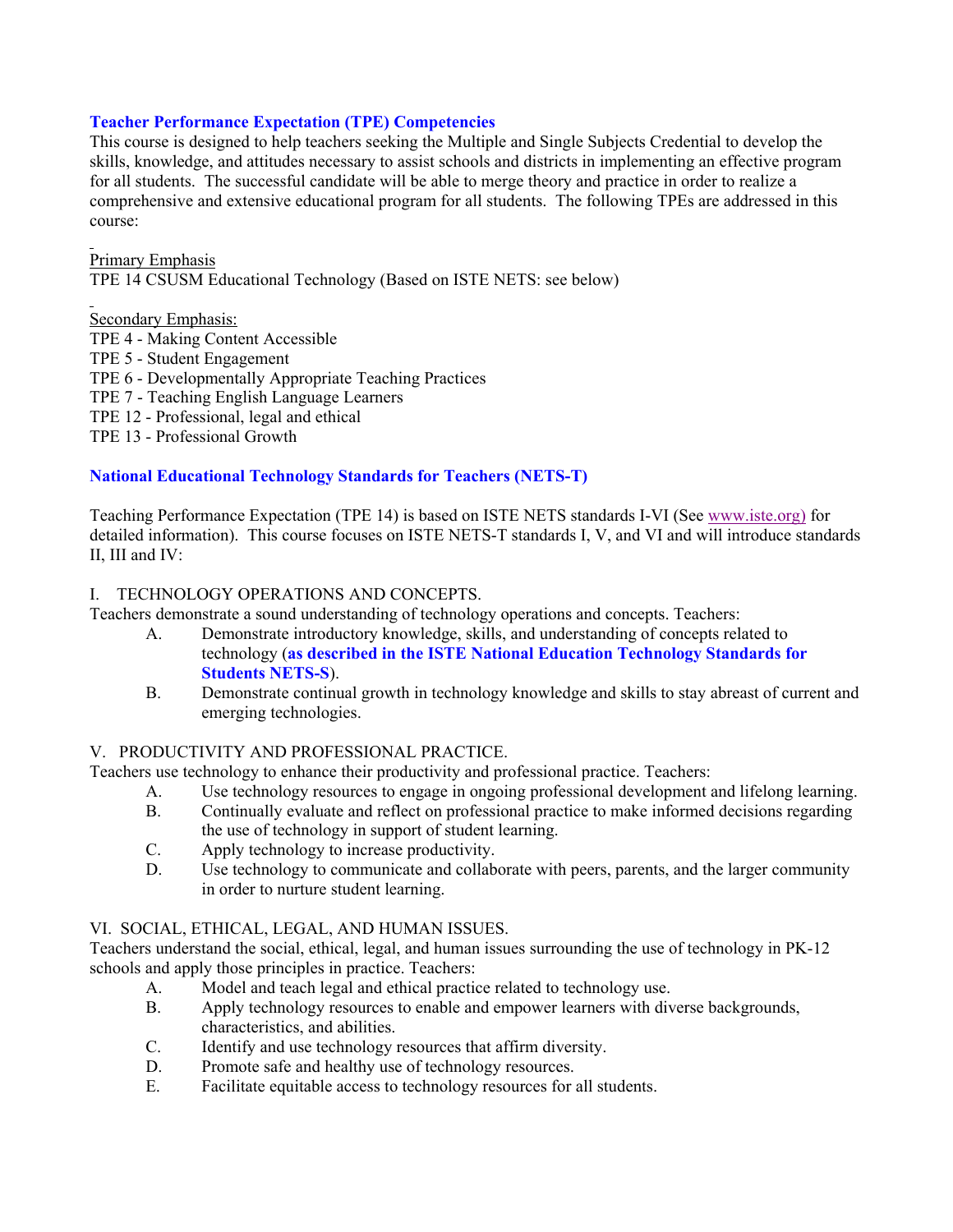## **College of Education Mission Statement**

The mission of the College of Education community is to collaboratively transform public education by preparing thoughtful educators and advancing professional practices. We are committed to diversity, educational equity, and social justice, exemplified through reflective teaching, life-long learning, innovative research, and ongoing service. Our practices demonstrate a commitment to student-centered education, diversity, collaboration, professionalism, and shared governance.

(Adopted by the COE Governance Community October, 1997)

#### **Required Supplies**

NOTE: It is not necessary to purchase the educational software, as much of the specific software titles are available on the Web in demo-version and/or available on campus.

- A. ISTE Online Registration:
	- http://www.iste.org/Content/NavigationMenu/Membership/Join/Five\_Great\_Reasons\_to\_Join\_ISTE.htm or call (1.800.336.5191 ) (7:00 am to 4:30 pm)
- B. Membership to **Task Stream** (www.taskstream.com. (The cost is approximate, but may change \$25 one semester and up to \$65 for year) You will need a credit card for the charge. See directions at: http://lynx.csusm.edu/coe/eportfolio/index.aspk
- C. One CD-R or CD-RW (1x-8x speed)
- D. Two zip disks (100-200MB) or a USB key-drive (128MB or greater with extension cable) also called "flash drive" or "thumb drive"
- E. Use of campus email account and WebCT for course communication (provided free)
- F. Print Card from ACD 202 or CSUSM library

#### \*\*Optional: BOOK from ISTE, *Connecting Curriculum and Technology*

This is a volume produced by the professional association that contains the educational technology standards for students at all levels as well as sample lessons on how that standards can be implemented in teaching content. This book will be referred to in other CSUSM-COE courses. Supporting Web site www.iste.org

In order to successfully complete this course, all assignments must be completed at an acceptable level noted on assignment directions and rubrics. In addition to the assignments described below, performance assessment on the teacher candidate's ability to perform tasks using the software will be assessed. Because the content of this course contributes to passage of multiple TPEs, successful completion is imperative. Failure to successfully complete this course will prohibit a teacher candidate from continuing in the program beyond the first semester. The percentage of weight of each assignment is noted next to the description of the topic. Late assignments or assignments missing required elements receive reduced points. For summer session, assignments handed in more than 7 days late receive no credit.

#### **COE Attendance Policy**

*Due to the dynamic and interactive nature of courses in the College of Education, all students are expected to attend all classes and participate actively. At a minimum, students must attend more than 80% of class time, or s/he may not receive a passing grade for the course at the discretion of the instructor. Individual instructors may adopt more stringent attendance requirements. Should the student have extenuating circumstances, s/he should contact the instructor as soon as possible. For summer session, students' online attendance and contributions are considered part of class attendance requirements.*

A good student is one who adheres to standards of dependability and promptness. If more than one class sessions is missed or there is tardiness (or leave early) for more than two sessions, the teacher candidate cannot receive an A. If more than two class sessions are missed the grade earned cannot exceed a B-. Late assignments will be penalized by a deduction in points for each day late. After one week, late assignments receive no credit.